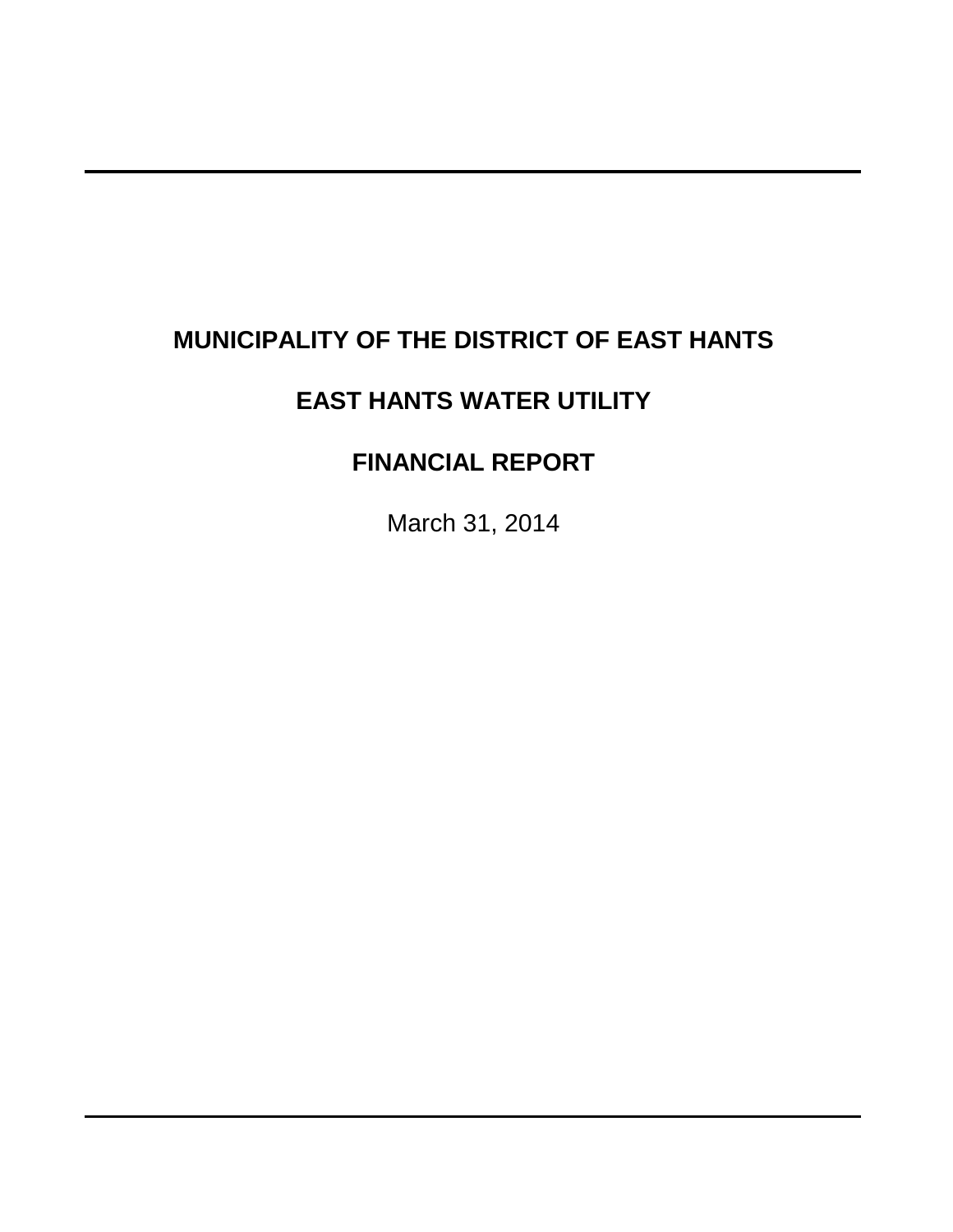| <b>Auditor's Report</b>                                                               |              |
|---------------------------------------------------------------------------------------|--------------|
| Statement of Financial Position of the Water Utility Operating Fund                   | 1            |
| Statement of Financial Activities of the Water Utility Operating Fund                 | $\mathbf{2}$ |
| Statement of Financial Position of the Water Utility Capital Fund                     | 3            |
| Statement of Financial Activities of the Water Utility Capital Fund                   | 4            |
| Notes to the Financial Statements                                                     | $5 - 6$      |
| Schedule of Investment in Water Utility Plant and Equipment                           | 7            |
| Schedule to the Statement of Financial Activities of the Water Utility Operating Fund | 8            |
| Schedule of Capital Debt Charges and Term Debt of the Water Utility Capital Fund      | 9            |

### **Page**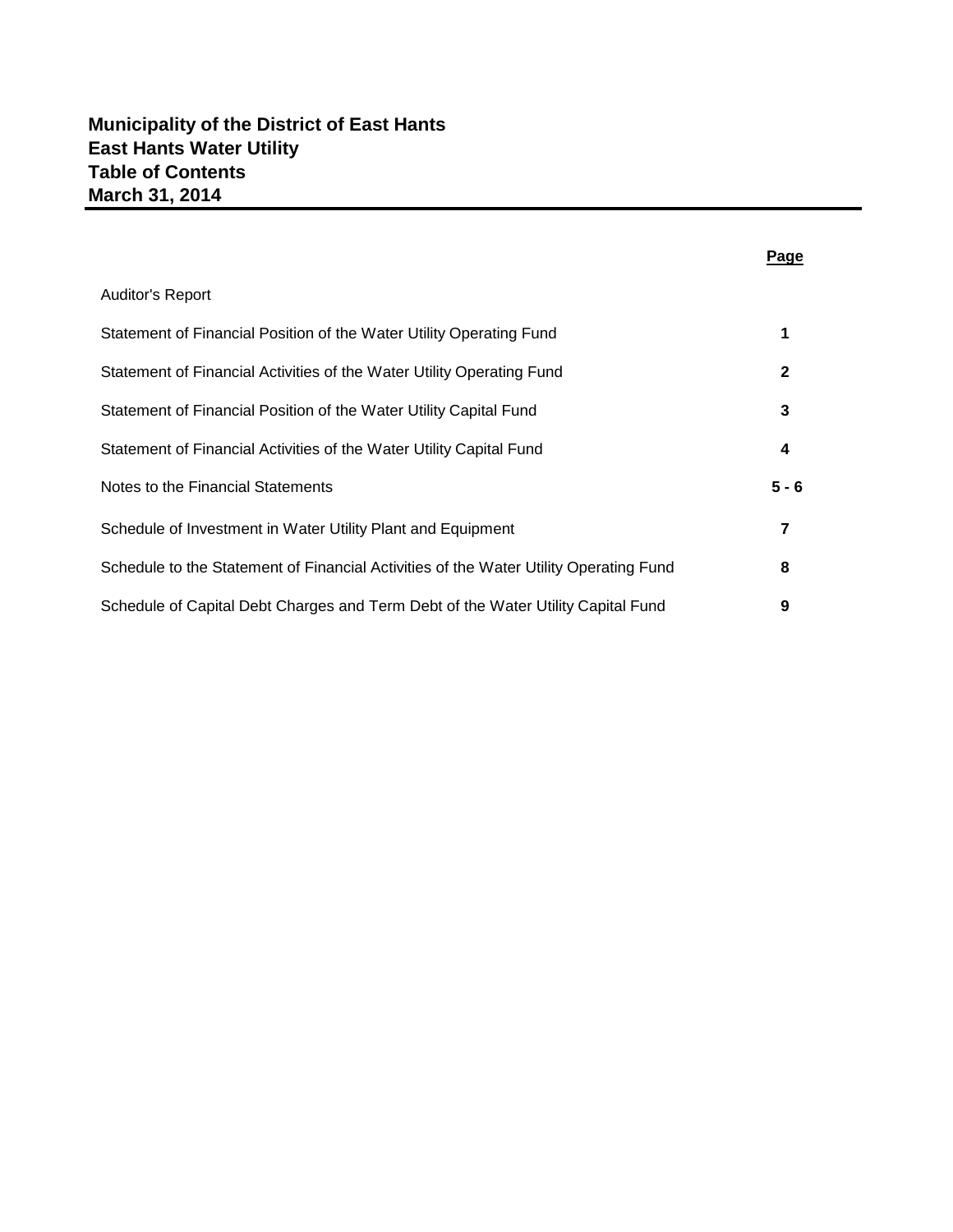

Deloitte LLP 1969 Upper Water Street Suite 1500 Purdy's Wharf Tower II Halifax NS B3J 3R7 Canada

Tel: (902) 422-8541 Fax: (902) 423-5820 www.deloitte.ca

## **INDEPENDENT AUDITOR'S REPORT**

To the Municipal Council of the Municipality of the District of East Hants

We have audited the accompanying financial statements of East Hants Water Utility, which comprise the statement of financial position as at March 31, 2014, and the statements of financial activities for the year then ended, and a summary of significant accounting policies and other explanatory information. The financial statements have been prepared by management the Municipality of the District of East Hants based on the accounting principles prescribed for Nova Scotia water utilities by the Nova Scotia Utility and Review Board.

## **Management's Responsibility for the Financial Statements**

Management is responsible for the preparation and fair presentation of these financial statements in accordance with accounting principles prescribed for Nova Scotia water utilities by the Nova Scotia Utility and Review Board, and for such internal control as management determines is necessary to enable the preparation of financial statements that are free from material misstatement, whether due to fraud or error.

## **Auditor's Responsibility**

Our responsibility is to express an opinion on these financial statements based on our audit. We conducted our audit in accordance with Canadian generally accepted auditing standards. Those standards require that we comply with ethical requirements and plan and perform the audit to obtain reasonable assurance about whether the financial statements are free from material misstatement.

An audit involves performing procedures to obtain audit evidence about the amounts and disclosures in the financial statements. The procedures selected depend on the auditor's judgment, including the assessment of the risks of material misstatement of the financial statements, whether due to fraud or error. In making those risk assessments, the auditor considers internal control relevant to the entity's preparation and fair presentation of the financial statements in order to design audit procedures that are appropriate in the circumstances, but not for the purpose of expressing an opinion on the effectiveness of the entity's internal control. An audit also includes evaluating the appropriateness of accounting policies used and the reasonableness of accounting estimates made by management, as well as evaluating the overall presentation of the financial statements.

We believe that the audit evidence we have obtained is sufficient and appropriate to provide a basis for our audit opinion.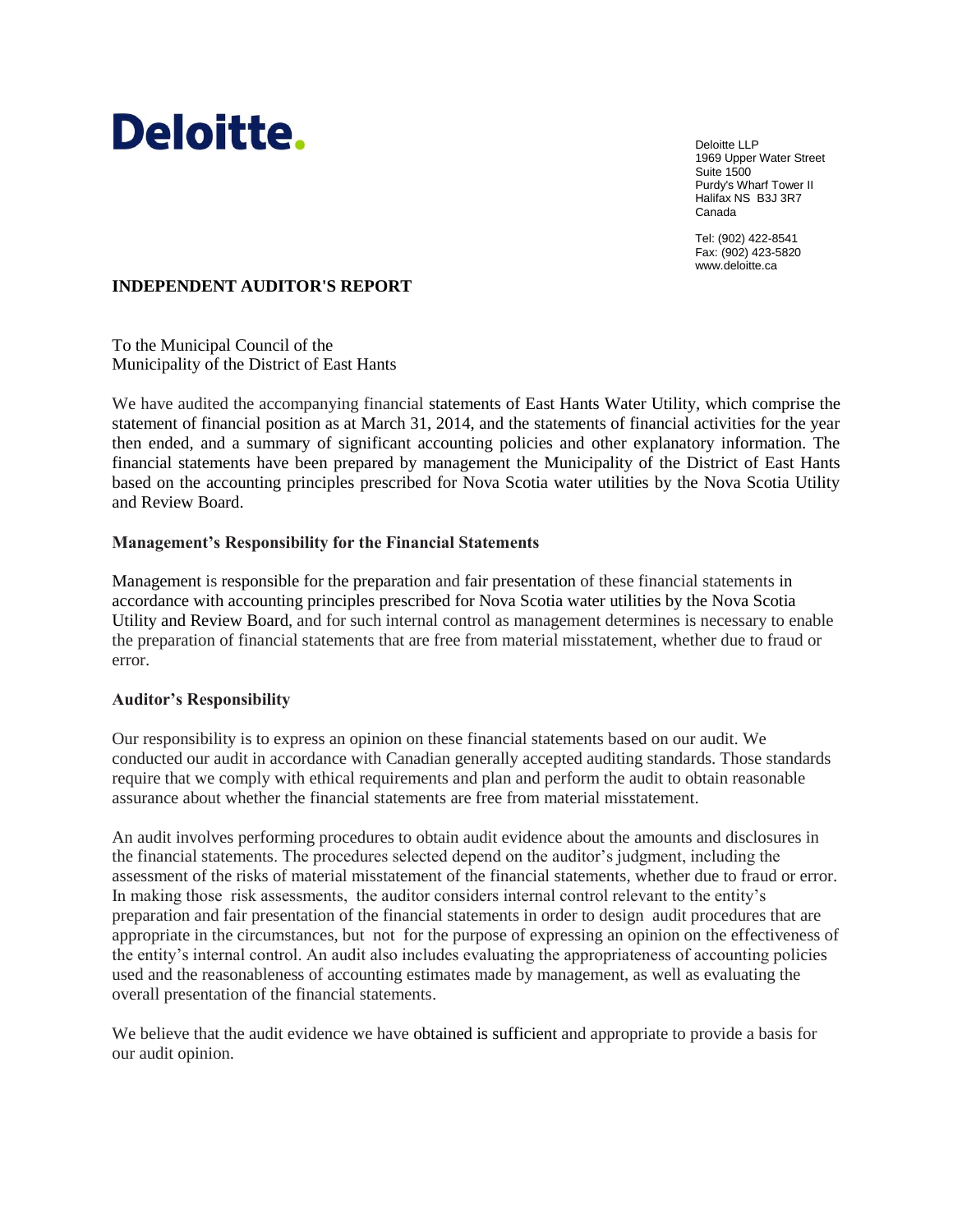### **Opinion**

In our opinion, the financial statements present fairly, in all material respects, the financial position of East Hants Water Utility as at March 31, 2014, and the results of its financial activities for the year then ended in accordance with the accounting principles prescribed for Nova Scotia water utilities by the Nova Scotia Utility and Review Board.

### **Basis for Accounting and Restrictions on Distribution and Use**

Without modifying our opinion, we draw attention to Note 1 to the financial statements, which describes the basis of accounting. The financial statements are prepared for the information and use of Council of the Municipality of the District of East Hants, Service Nova Scotia and Municipal Relations, and the Nova Scotia Utility and Review Board. As a result, the financial statements may not be suitable for another purpose. Our report is intended solely for Council of the Municipality of the District of East Hants, Service Nova Scotia and Municipal Relations, and the Nova Scotia Utility and Review Board and should not be distributed to or used by parties other than Council of the Municipality of the District of East Hants, Service Nova Scotia and Municipal Relations, and the Nova Scotia Utility and Review Board.

Deboutt LLP

Chartered Accountants July 23, 2014 Halifax, Nova Scotia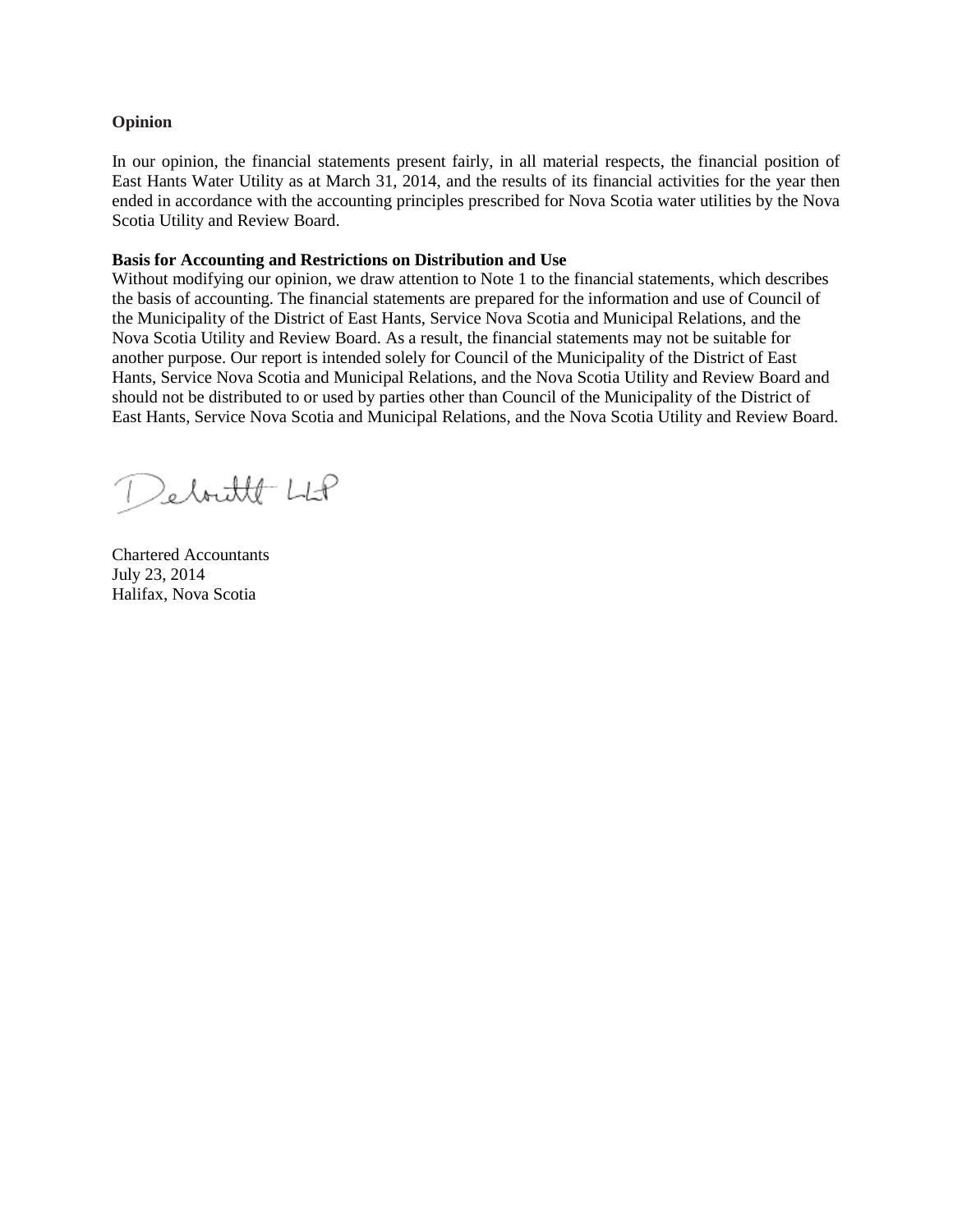# **Municipality of the District of East Hants East Hants Water Utility Operating Fund As at March 31, 2014 Statement of Financial Position**

|                                                                                                    | 2014                   | 2013                    |  |
|----------------------------------------------------------------------------------------------------|------------------------|-------------------------|--|
| <b>FINANCIAL ASSETS</b><br>Bank - cash<br>Rates receivable (less allowance for doubtful accounts - | \$<br>899,288          | \$<br>860,628           |  |
| $$9,483; 2013 - $4,988 - Note 1b)$                                                                 | 507,513                | 520,999                 |  |
| Accounts receivable<br>Inventory, at cost                                                          | 35,288<br>9,801        | 36,275<br>9,091         |  |
| Prepaid expenses                                                                                   | 14,550<br>1,466,440    | 14,392<br>1,441,385     |  |
| <b>LIABILITIES</b>                                                                                 |                        |                         |  |
| Accounts payable and accrued liabilities<br>Deferred revenue - general                             | \$<br>67,929<br>29,680 | \$<br>134,906<br>25,586 |  |
|                                                                                                    | 97,609                 | 160,492                 |  |
| <b>SURPLUS</b>                                                                                     | 1,368,831              | 1,280,893               |  |
|                                                                                                    | 1,466,440              | 1,441,385               |  |

**Approved on Behalf of the Municipality of the District of East Hants**

………………………………………………Warden

………………………………………………Clerk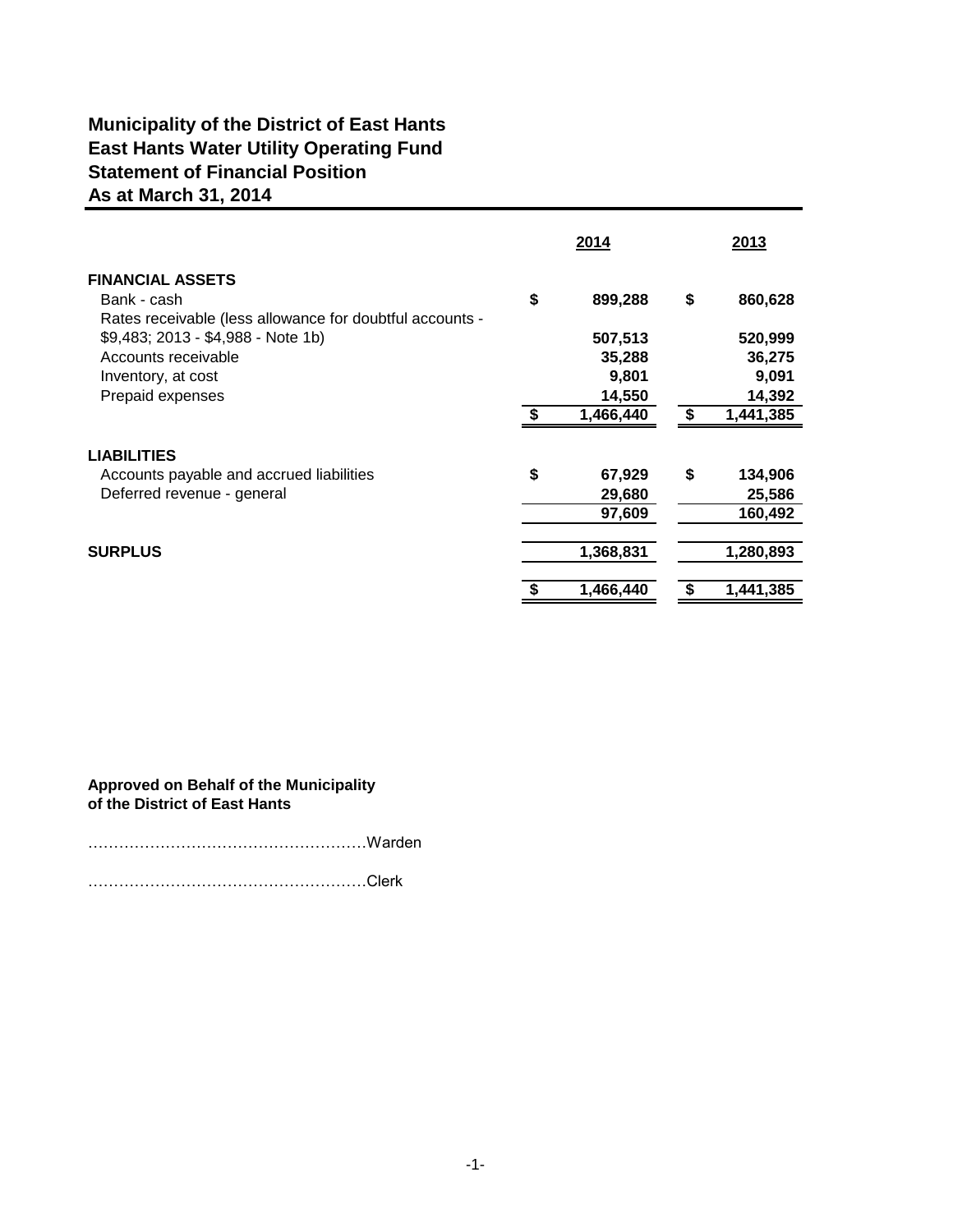# **Municipality of the District of East Hants East Hants Water Utility Operating Fund Year Ended March 31, 2014 Statement of Financial Activities**

|                                       | <b>Budget</b><br>2014 | 2014                   |                 | 2013       |
|---------------------------------------|-----------------------|------------------------|-----------------|------------|
| <b>OPERATING REVENUE</b>              |                       |                        |                 |            |
| Metered sales                         | \$<br>1,722,900       | \$<br>1,632,922        | \$              | 1,716,059  |
| Public fire protection                | 516,897               | 542,561                |                 | 516,897    |
| Coin meter                            | 27,000                | 24,452                 |                 | 31,549     |
| Miscellaneous income                  | 17,350                | 14,790                 |                 | 16,314     |
| <b>TOTAL OPERATING REVENUE</b>        | 2,284,147             | 2,214,725              |                 | 2,280,819  |
| <b>OPERATING EXPENDITURES</b>         |                       |                        |                 |            |
| Source of Supply                      | 7,000                 | 4,023                  |                 | 6,201      |
| Pumping                               | 238,675               | 194,060                |                 | 240,153    |
| Water treatment                       | 436,883               | 429,063                |                 | 400,296    |
| Transmission and distribution         | 770,743               | 561,534                |                 | 644,215    |
| Administrative and general            | 362,883               | 280,872                |                 | 316,480    |
| Depreciation                          | 325,830               | 231,317                |                 | 232,620    |
| <b>TOTAL OPERATING EXPENDITURES</b>   | 2,142,014             | 1,700,869              |                 | 1,839,965  |
|                                       |                       |                        |                 |            |
| <b>NET OPERATING REVENUE</b>          | 142,133               | 513,856                |                 | 440,854    |
| <b>NON-OPERATING REVENUE</b>          |                       |                        |                 |            |
| Interest                              | 7,200                 | 8,679                  |                 | 8,495      |
| Transfer from operating               | 175,000               |                        |                 |            |
|                                       | 182,200               | 8,679                  |                 | 8,495      |
| <b>NON-OPERATING EXPENDITURES</b>     |                       |                        |                 |            |
| Interest                              | 245,010               | 245,006                |                 | 253,078    |
| Principal                             | 189,600               | 189,591                |                 | 182,834    |
| Capital Expenditure Out of Operations |                       |                        |                 |            |
|                                       | 434,610               | 434,597                |                 | 435,912    |
| <b>NET NON-OPERATING EXPENDITURES</b> | (252, 410)            | $\overline{(425,918)}$ |                 | (427, 417) |
| <b>NET REVENUE</b>                    | (110, 277)            | 87,938                 |                 | 13,437     |
| <b>SURPLUS, BEGINNING OF YEAR</b>     | 1,280,893             | 1,280,893              |                 | 1,267,456  |
| <b>SURPLUS, END OF YEAR</b>           | \$<br>1,170,616       | \$<br>1,368,831        | $\overline{\$}$ | 1,280,893  |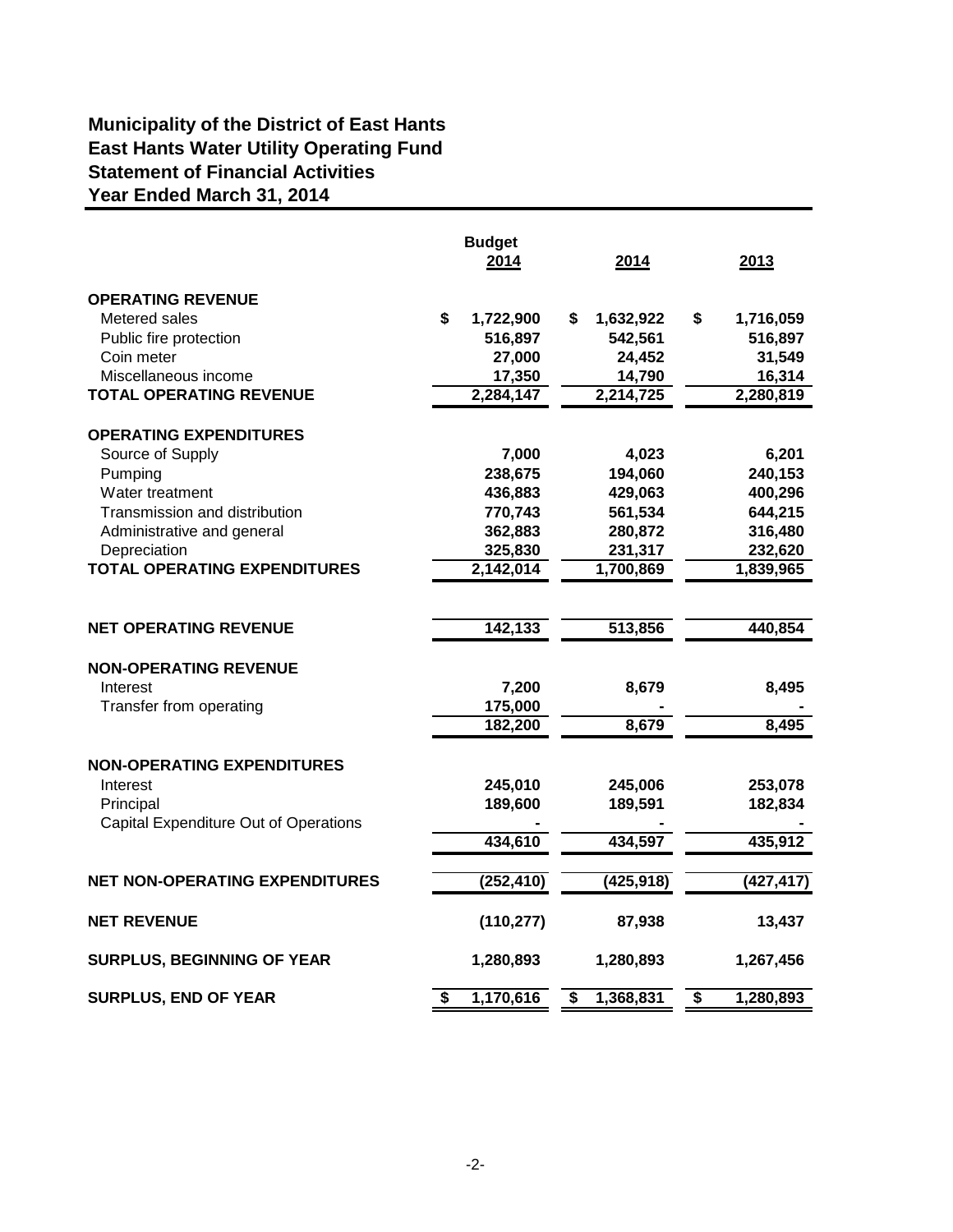# **Municipality of the District of East Hants East Hants Water Utility Capital Fund As at March 31, 2014 Statement of Financial Position**

|                                                                                                                                                                  |          | 2014                                                           |         | 2013                                                       |
|------------------------------------------------------------------------------------------------------------------------------------------------------------------|----------|----------------------------------------------------------------|---------|------------------------------------------------------------|
| <b>ASSETS</b>                                                                                                                                                    |          |                                                                |         |                                                            |
| Bank - cash<br>Cash - Amortization/Depreciation (Note 2)<br>Accounts receivable<br>Utility plant and equipment<br>Utility plant and equipment - Work in progress | \$<br>π. | 6,497<br>1,342,803<br>208<br>21,440,099<br>1,283<br>22,790,890 | \$<br>S | 2,798<br>1,182,628<br>1,389<br>21,354,311<br>22,541,126    |
| <b>LIABILITIES</b>                                                                                                                                               |          |                                                                |         |                                                            |
| Accounts payable and accrued liabilities<br>Term debt (Note 3)<br>Deferred contributions<br>Accumulated depreciation                                             | \$       | 6,704<br>5,142,576<br>6,320,808<br>4,280,528<br>15,750,616     | \$      | 4,187<br>5,332,167<br>6,417,615<br>3,952,404<br>15,706,373 |
| <b>INVESTMENT IN CAPITAL ASSETS</b>                                                                                                                              |          | 7,040,274                                                      |         | 6,834,753                                                  |
|                                                                                                                                                                  | S        | 22,790,890                                                     | S       | 22,541,126                                                 |

# **Approved on Behalf of the Municipality of the District of East Hants**

………………………………………………Warden ………………………………………………Clerk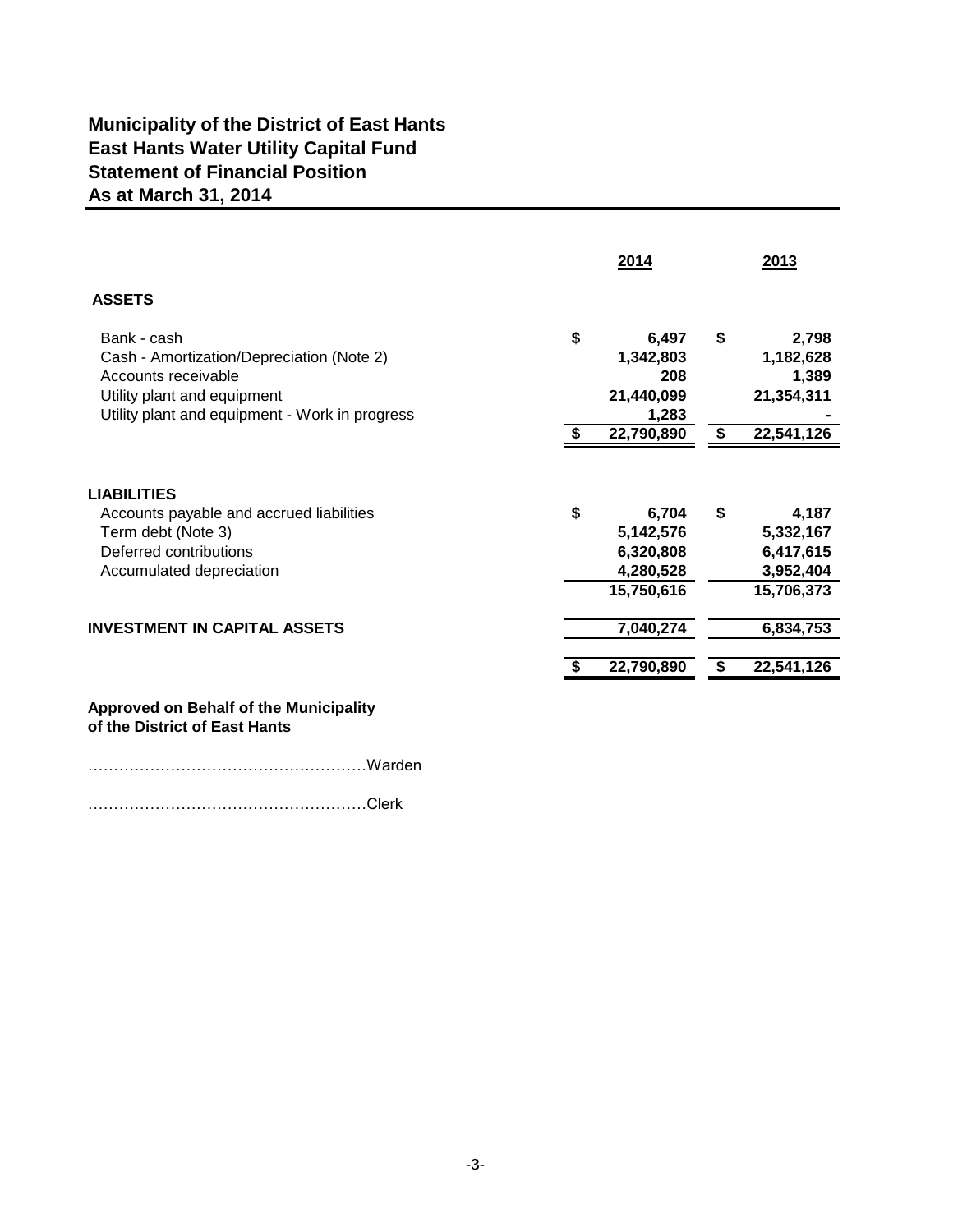# **Municipality of the District of East Hants East Hants Water Utility Capital Fund Year Ended March 31, 2014 Statement of Financial Activities**

|                                                                    | 2014               | 2013                            |
|--------------------------------------------------------------------|--------------------|---------------------------------|
| <b>REVENUE</b><br>Investment income                                | 15,930<br>\$       | \$<br>12,945                    |
| <b>FINANCING AND TRANSFERS</b><br>Transfers from operations        |                    | 2,133                           |
| Term debt retired<br>Change in Equity - Loss on Disposal of Assets | 189,591<br>189,591 | 182,834<br>(12, 196)<br>172,771 |
| <b>CHANGE IN FUND BALANCE</b>                                      | 205,521            | 185,716                         |
| <b>BEGINNING FUND BALANCE</b>                                      | 6,834,753          | 6,649,037                       |
| <b>ENDING FUND BALANCE</b>                                         | 7,040,274          | 6,834,753<br>\$                 |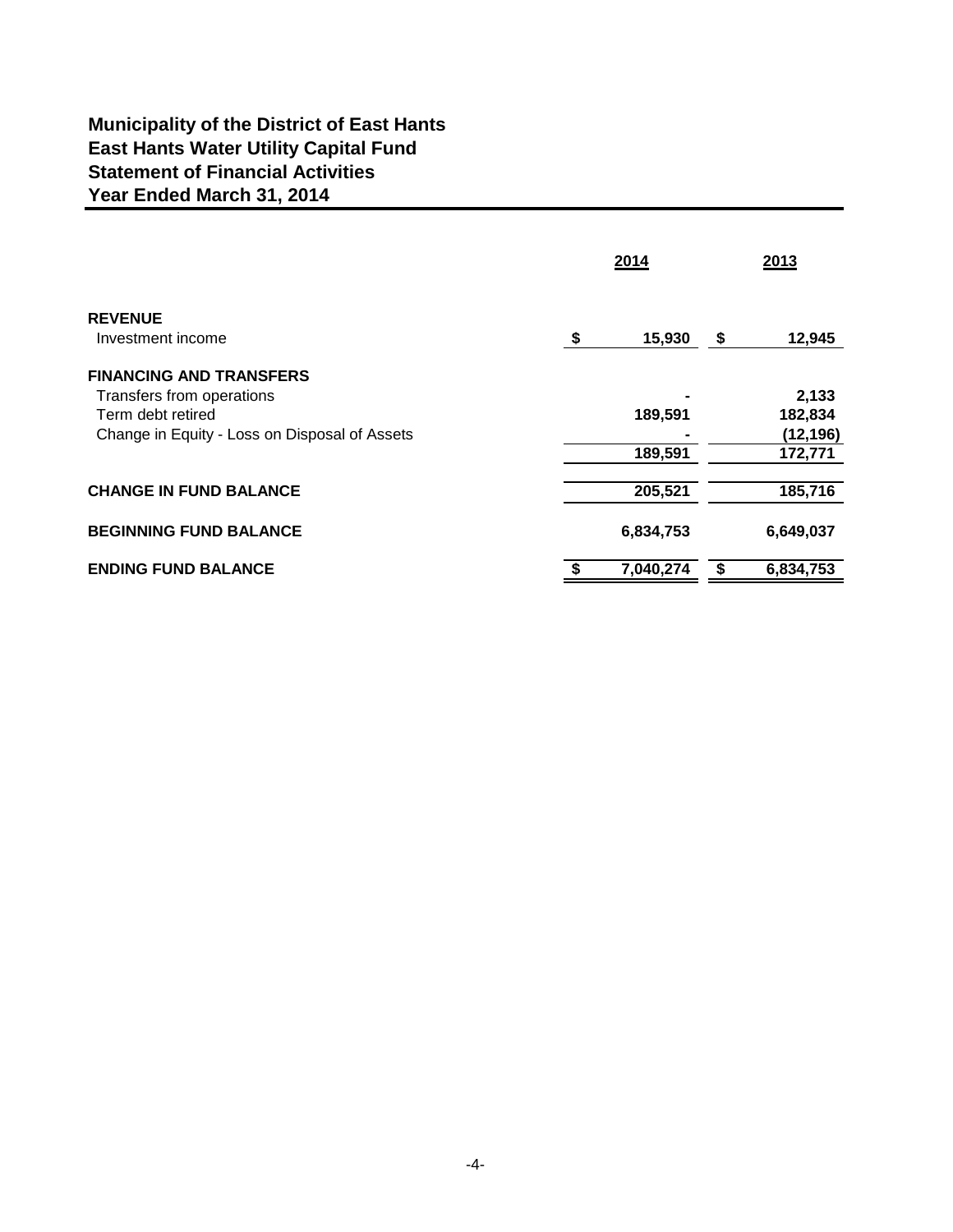## **MUNICIPALITY OF THE DISTRICT OF EAST HANTS EAST HANTS WATER UTILITY NOTES TO THE FINANCIAL STATEMENTS MARCH 31, 2014**

## **1. ACCOUNTING POLICIES**

These financial statements have been prepared in accordance to conform in all material respects to the accounting principles prescribed for Nova Scotia water utilities by the Nova Scotia Utility and Review Board (NSURB) and are intended for the use of Council, Service Nova Scotia and Municipal Relations and the NSURB.

The basis of accounting used in these financial statements differs materially from Canadian generally accepted accounting principles (GAAP) as prescribed by the Public Sector Accounting Board of the Canadian Institute of Chartered Accountants (PSAB). The significant differences from GAAP are described below. GAAP requires that:

- Principal payments on debt should not be reported on the Statement of Financial Activities.
- A Statement of Cash Flows should be presented.

Other significant accounting policies are as follows:

#### **a) Revenue and Expenditure**

Major revenue and expenditure items are recorded on an accrual basis.

Certain sources of revenue, including forfeited discounts, are recorded on a cash basis.

Principal and interest payments relating to long-term debt are recorded as an expense when paid.

Interest earned on amortization funds is recorded as an addition to the Amortization Reserve Fund.

The Municipal Water Utility receives donated capital assets and grants to cover capital expenditures. These are recorded as deferred contributions and amortized into revenue at a rate corresponding with the amortization rate for the related capital assets.

#### **b) Allowance for Doubtful Accounts**

A valuation allowance is provided for estimated losses that will be incurred in collecting rates receivable outstanding.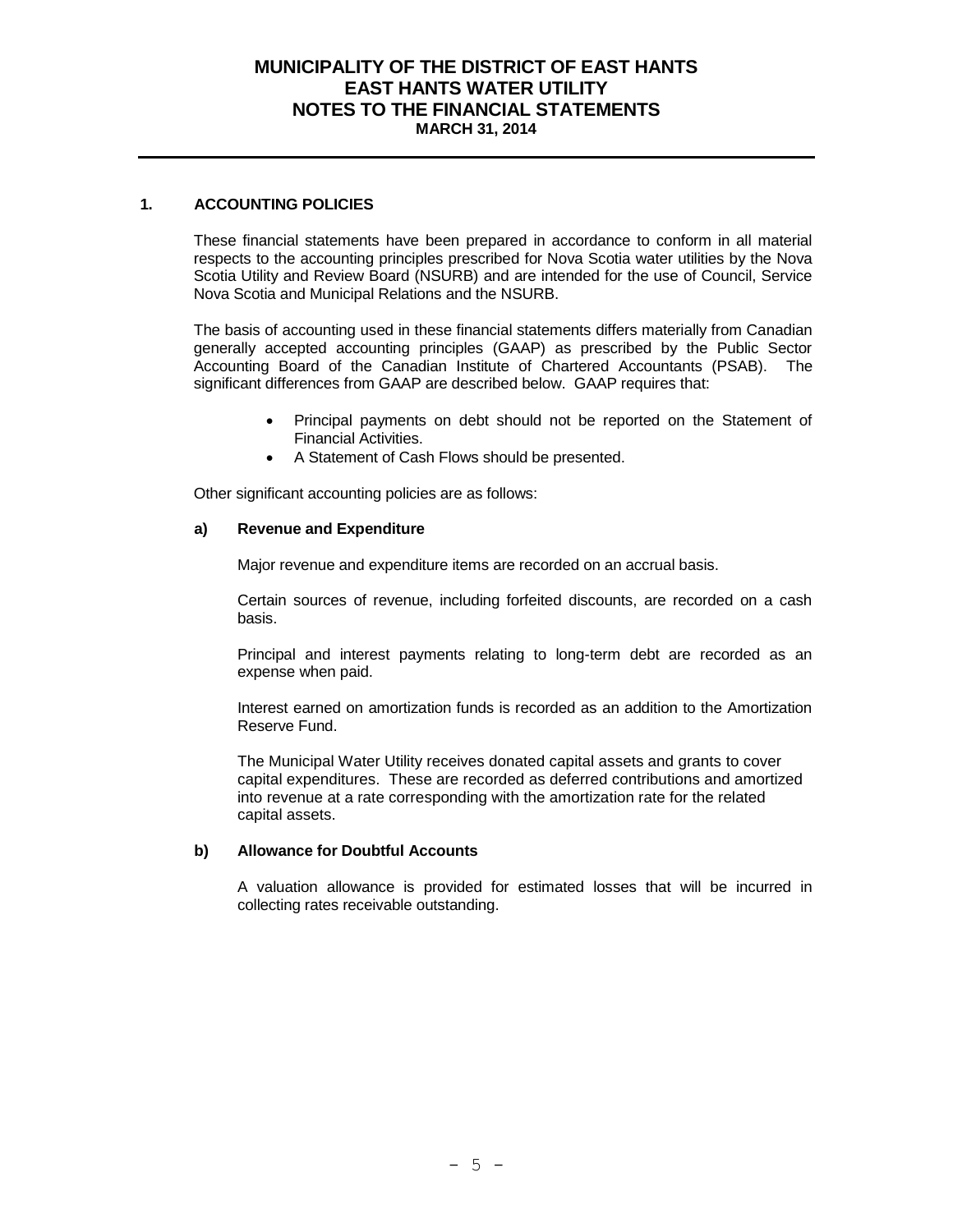## **MUNICIPALITY OF THE DISTRICT OF EAST HANTS EAST HANTS WATER UTILITY NOTES TO THE FINANCIAL STATEMENTS MARCH 31, 2014**

## **c) Capital Assets**

Capital assets and projects in progress are recorded at the Utility's gross cost. Funds received through capital assistance programs or cost-sharing arrangements are treated as deferred contributions in the capital fund. Interest incurred during construction on significant water capital projects is capitalized. Interest is calculated at the prevailing rates for projects temporarily funded by general or water utility operations. Capital assets donated by external parties, generally developers, have been recorded at their estimated value.

#### **d) Amortization/Depreciation**

Amortization of donated capital assets and depreciation of other capital assets is recorded in the Water Capital Fund calculated on a formula prescribed by the Utility Review Board. The amortization/depreciation charge in the Operating Fund is transferred to a special bank account in the Capital Fund.

#### **e) Allocation of Municipal Costs to Water Utility Funds**

Where identifiable, costs incurred by the Municipality of East Hants on behalf of the water utility are charged to the utility funds. The salaries and overtime of Public Works staff is allocated in proportion to time spent working for the utility. A portion of administrative salaries and other expense of the Municipality are allocated to sewer and water operations.

### **2. AMORTIZATION/DEPRECIATION FUND**

|                                | 2014        | 2013        |
|--------------------------------|-------------|-------------|
| Cash, beginning of year        | \$1,182,628 | \$1,004,316 |
| Add:                           |             |             |
| Depreciation                   | 231,317     | 232,620     |
| Interest earned                | 15.930      | 12,945      |
| Deduct :                       |             |             |
| Appropriations to Capital Fund | (87,072)    | (67,253)    |
| Cash, end of year              | \$1,342,803 | \$1,182,628 |

## **3. LONG-TERM DEBT**

All debt has been issued in the name of the Municipality and has been properly authorized by Service Nova Scotia and Municipal Relations.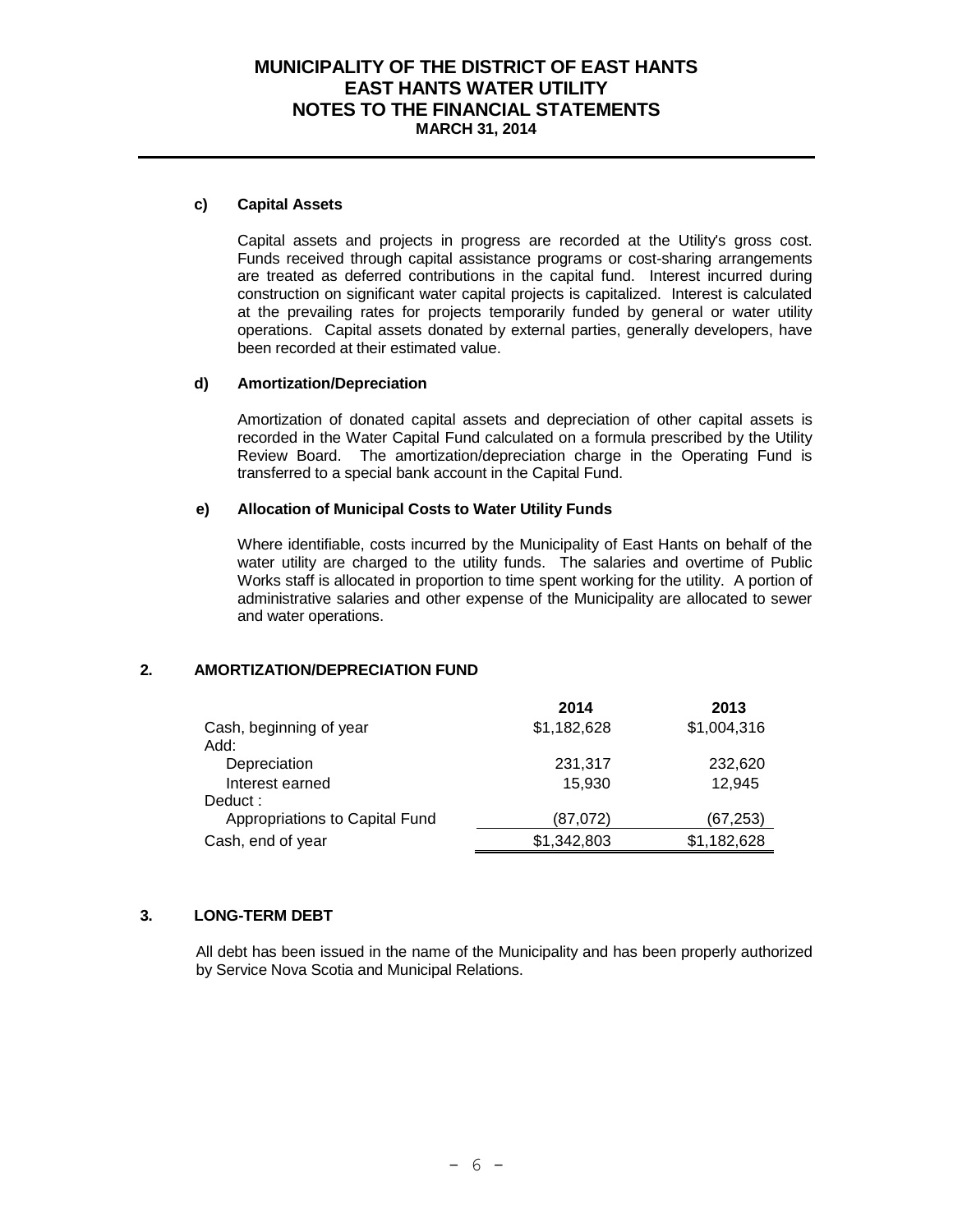# **Municipality of the District of East Hants East Hants Water Utility As at March 31, 2014 Schedule of Investment in Water Utility Plant and Equipment**

|                                                    |                                      | 2014       | 2013 |            |  |
|----------------------------------------------------|--------------------------------------|------------|------|------------|--|
| <b>Land and Land rights</b>                        |                                      |            |      |            |  |
| Coin meter                                         | \$                                   | 7,500      | \$   | 7,500      |  |
| Other                                              |                                      | 17,533     |      | 17,533     |  |
| Fence                                              |                                      | 13,540     |      | 13,540     |  |
| Source of supply                                   |                                      | 204,432    |      | 204,432    |  |
|                                                    |                                      | 243,005    |      | 243,005    |  |
|                                                    |                                      |            |      |            |  |
| <b>Structures and improvements</b>                 |                                      |            |      |            |  |
| Source of supply                                   |                                      | 260,667    |      | 260,667    |  |
| Pumping                                            |                                      | 118,280    |      | 118,280    |  |
| Water treatment                                    |                                      | 11,984,060 |      | 11,976,049 |  |
| <b>Distribution reservoirs</b>                     |                                      | 1,937,385  |      | 1,937,385  |  |
|                                                    |                                      | 14,300,392 |      | 14,292,381 |  |
|                                                    |                                      |            |      |            |  |
| <b>Equipment</b><br>Pumping                        |                                      | 378,504    |      | 378,504    |  |
| Water treatment                                    |                                      | 742,988    |      | 733,792    |  |
| Transportation                                     |                                      | 28,603     |      | 28,603     |  |
| Tools and work equipment                           |                                      | 40,471     |      | 40,471     |  |
| Other                                              |                                      | 282,297    |      | 273,192    |  |
|                                                    |                                      | 1,472,863  |      | 1,454,562  |  |
|                                                    |                                      |            |      |            |  |
| <b>Water Utilities Contributed Buried Services</b> |                                      | 709,542    |      | 709,542    |  |
| <b>Mains</b>                                       |                                      |            |      |            |  |
| Transmission                                       |                                      | 3,739,845  |      | 3,739,845  |  |
| <b>Distribution</b>                                |                                      | 118,776    |      | 118,776    |  |
|                                                    |                                      | 3,858,621  |      | 3,858,621  |  |
|                                                    |                                      |            |      |            |  |
| <b>Services</b>                                    |                                      | 294,879    |      | 294,879    |  |
| <b>Meters</b>                                      |                                      | 96,373     |      | 96,373     |  |
|                                                    |                                      |            |      |            |  |
| <b>Hydrants</b>                                    |                                      | 464,424    |      | 404,948    |  |
|                                                    |                                      |            |      |            |  |
|                                                    | $\overline{\boldsymbol{\mathsf{s}}}$ | 21,440,099 | \$   | 21,354,311 |  |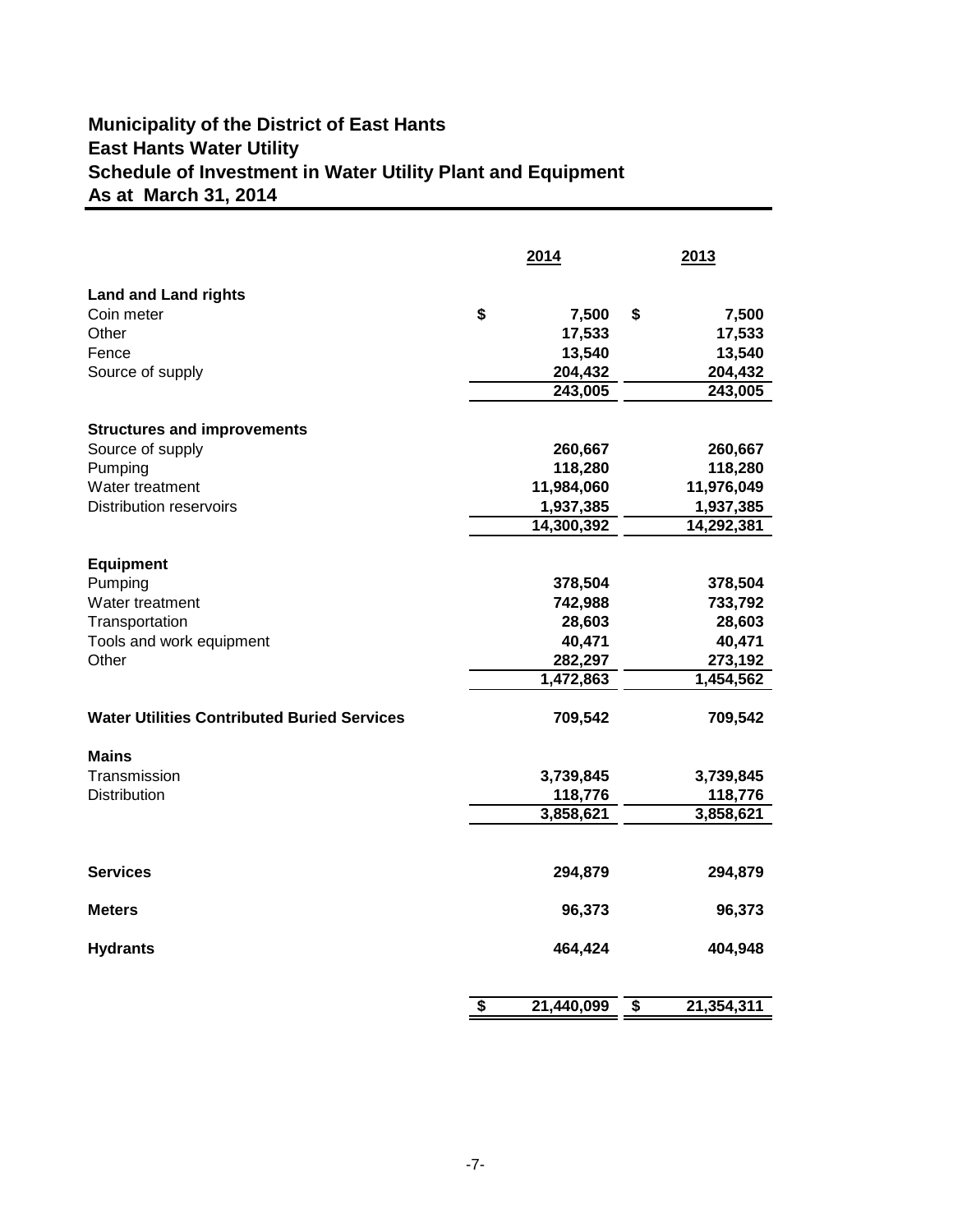# **Municipality of the District of East Hants East Hants Water Utility Operating Fund As at March 31, 2014 Schedule to Statement of Financial Activities**

|                                            |                      | 2014    | 2013                 |         |  |
|--------------------------------------------|----------------------|---------|----------------------|---------|--|
| <b>Source of Supply</b>                    |                      |         |                      |         |  |
| Supplies and expenses                      | \$                   | 4,023   | \$                   | 6,201   |  |
| <b>Pumping</b>                             |                      |         |                      |         |  |
| Power                                      | \$                   | 124,219 | \$                   | 120,673 |  |
| Maintenance                                |                      | 69,841  |                      | 119,480 |  |
|                                            | \$                   | 194,060 | $\overline{\bullet}$ | 240,153 |  |
| <b>Water Treatment</b>                     |                      |         |                      |         |  |
| Supervision and engineering                | \$                   | 19,420  | \$                   | 10,243  |  |
| Labour                                     |                      | 163,726 |                      | 162,871 |  |
| Supplies and expenses                      |                      | 177,025 |                      | 179,779 |  |
| Maintenance of structures and improvements |                      | 68,892  |                      | 47,403  |  |
| Maintenance of equipment                   |                      |         |                      |         |  |
|                                            | \$                   | 429,063 | \$                   | 400,296 |  |
| <b>Transmission and distribution</b>       |                      |         |                      |         |  |
| Supervision and engineering                | \$                   | 23,308  | \$                   | 12,292  |  |
| Labour                                     |                      | 206,209 |                      | 210,772 |  |
| Maintenance of mains                       |                      | 268,895 |                      | 367,625 |  |
| Maintenance of other distribution plant    |                      | 13,985  |                      | 202     |  |
| Store expenses                             |                      | 33,218  |                      | 39,195  |  |
| <b>Transportation expenses</b>             |                      | 15,919  |                      | 14,129  |  |
|                                            | \$                   | 561,534 | \$                   | 644,215 |  |
| <b>Administration and general</b>          |                      |         |                      |         |  |
| Supervision                                | \$                   | 120,298 | \$                   | 164,792 |  |
| Consumer billing and accounting            |                      | 79,297  |                      | 79,117  |  |
| Uncollectible accounts                     |                      | 4,486   |                      | 1,254   |  |
| General office expenses                    |                      | 68,896  |                      | 63,219  |  |
| Audit                                      |                      | 5,219   |                      | 5,419   |  |
| Regulatory expenses                        |                      | 2,676   |                      | 2,679   |  |
|                                            | $\overline{\bullet}$ | 280,872 | $\overline{\bullet}$ | 316,480 |  |